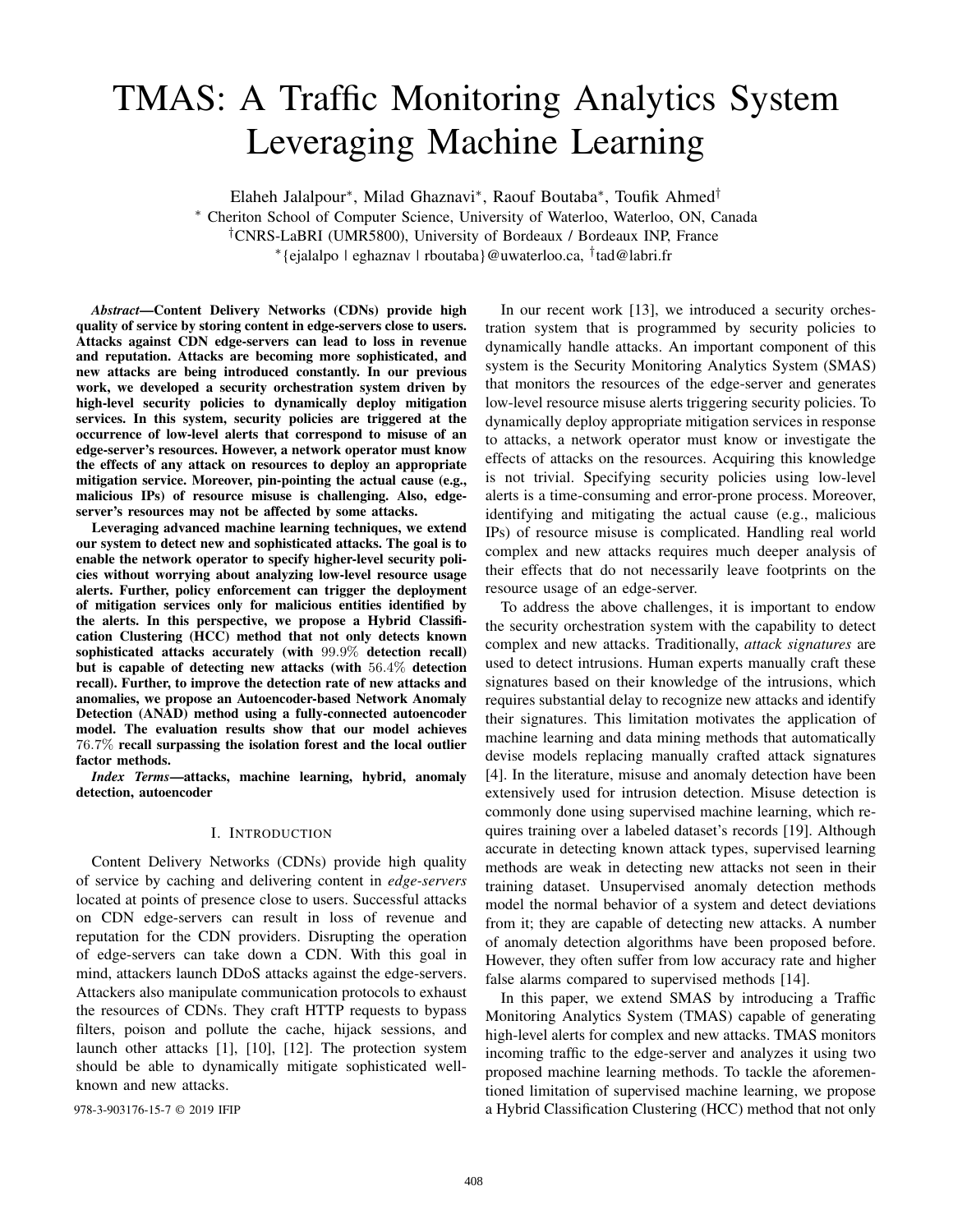

Fig. 1: Security Orchestration System

achieves high accuracy in the detection of known attacks (with 99.9% detection recall), but it can recognize new attacks (with 56.4% detection recall). To address the limitations of traditional anomaly detection methods, we propose Autoencoderbased Network Anomaly Detection method (ANAD). This method improves the accuracy of HCC in detecting new attacks. Our method achieves 76.7% recall for anomalies and surpasses the isolation forest and Local Outlier Factor (LOF), two commonly used anomaly detection methods.

The remainder of this paper is organized as follows. We provide a brief background of our security orchestration system and introduce TMAS in Section II. The proposed machine learning methods are presented in Section III. We evaluate the system in Section IV. We discuss the related work in Section V and conclude this paper in Section VI.

#### II. SECURITY ORCHESTRATION SYSTEM

Our security orchestration system reported in [13] is composed of three components as shown in Figure 1. A network operator programs the orchestrator using security policies dictating the system behavior. The enforcement of the policies involves the orchestrator receiving security alerts, deploying, modifying, and removing security services. Virtual Infrastructure Manager (VIM) provides an API for the orchestrator to manage security chains. Security Monitoring Analytics System (SMAS) monitors virtual edge-server's resources (e.g., memory and processing resources) and generates resource misuse alerts to the orchestrator (e.g., high\_mem and high\_cpu).

In our previous work, SMAS is a Resource Monitoring Analyics System (RMAS) that only generates low-level resource alerts. These alerts are suitable in mitigating resource misuse attacks. However, programming security policies using such low-level alerts to mitigate complex attacks is challenging. In this work, we augment SMAS by introducing TMAS, a Traffic Monitoring Analytics System which leverages machine learning (ML) for detecting complex attacks.

Traffic Monitoring Analytics System (TMAS): As illustrated in Figure 1, SMAS is extended with a new component called TMAS. This component monitors the incoming traffic to the edge-server, analyzes it using our proposed ML methods, and fires attack alerts, such as app ddos, port scan, and anomaly. Based on these alerts, appropriate security policies are triggered to mitigate attacks.

## III. TRAFFIC MONITORING ANALYTICS SYSTEM

TMAS periodically monitors the edge-server's incoming traffic and extracts features of traffic flows identified using the five tuple (source and destination IP addresses, source and destination ports, and protocol). Then, TMAS runs our ML algorithms to analyze the features for attack and anomaly detection. In the following, we describe our proposed ML methods, namely Hybrid Classification Clustering (HCC) and Autoencoder-based Network Anomaly Detection (ANAD).

## *A. Hybrid Classification Clustering (HCC)*

Table I compares HCC with classification and clustering methods. As shown, HCC provides the benefits of both classification and clustering. Similar to a classifier, HCC detects the types of known attacks. Similar to a clustering method, HCC identifies whether a flow is a new attack (though the type of a new attack is not determined). HCC trains a classifier using labeled training dataset to detect existing attacks in the dataset, which we refer to as *known* attacks. HCC uses a clustering method to discover clusters that contain new attacks, i.e., previously unseen attacks in the classifier's training dataset.

Overview: As shown in Algorithm 1, HCC receives as incoming traffic features  $f$  and the number of clusters  $C$ (line 1). Note that  $C$  is always greater than the number of classes. For each class there is a corresponding cluster. Additional clusters correspond to new attacks. In addition to known class labels, the algorithm predicts the new\_attack label. First, the algorithm runs a pre-trained classifier and a clustering method (lines 2 and 3). Next, HCC recognizes the clusters that most probably contain the data points of a class and returns the rest of the clusters as new attacks (line 4). Combining all results, HCC predicts new labels for the data points (line 5). Still to clarify is how to find new attack clusters and how to find a new prediction.

| <b>Algorithm 1 Hybrid Classification Clustering</b> |
|-----------------------------------------------------|
| 1: <b>procedure</b> $HCC(f, C)$                     |
| $y_1 \leftarrow$ classification(f)<br>2:            |
| $y_2 \leftarrow$ clustering(f, C)<br>3:             |
| $N \leftarrow \text{NOVELS}(y_1, y_2)$<br>4:        |
| $y_3 \leftarrow \text{PREDICT}(y_1, y_2, N)$<br>5:  |
| return $y_3$<br>6:                                  |
| 7: end procedure                                    |
|                                                     |

Finding New Attack Clusters: Algorithm 2 receives the predictions and finds clusters that contain new attacks. To do so, it compares the classification and clustering predictions and relates clusters to classes. A cluster is considered *known*, if its intersection with at least one class is larger than other clusters'. The algorithm finds known clusters and considers the remaining clusters as new attacks.

The algorithm receives the results of the classifier and clustering methods in the form of two lists with indices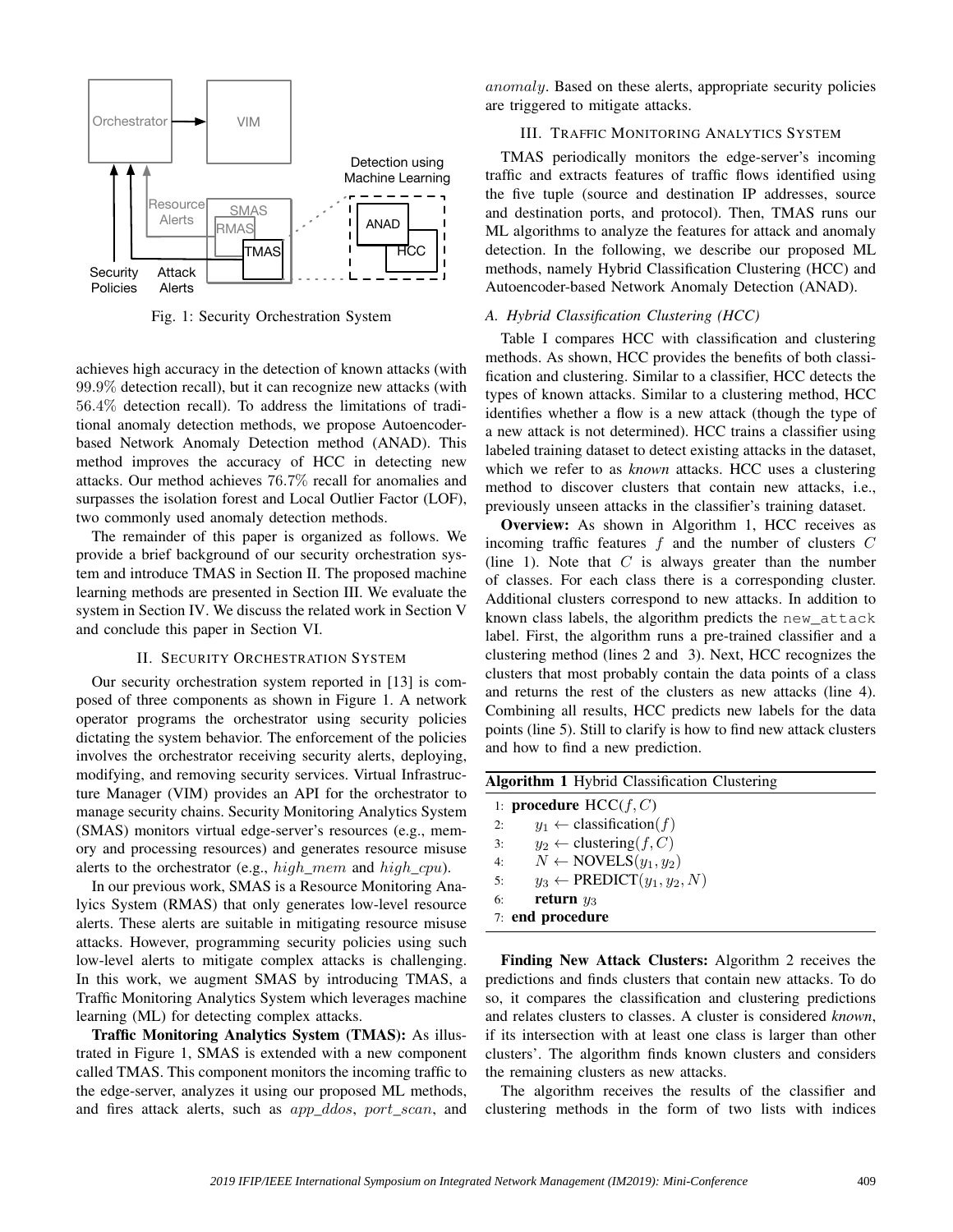| Methods        |  | Known Attack Type New Attack New Attack Type Labeled Training Dataset |
|----------------|--|-----------------------------------------------------------------------|
| Classification |  |                                                                       |
| Clustering     |  |                                                                       |
| HCC.           |  |                                                                       |

TABLE I: A Comparison Between Machine Learning Methods

showing the data points and values showing the predictions. Next, it creates two dictionaries  $d_1$  and  $d_2$  (line 2). The former is a mapping of the classes to their corresponding data points, and the latter is a dictionary from the clusters to their corresponding data points. The algorithm initializes a list  $K$  that is iteratively extended with known clusters (lines 3-11). For each class  $l_1$ , the algorithm finds the size of the intersection of the members of  $l_1$  with all the clusters' members (lines 6-9). The clusters with the biggest intersection with each class are identified and added to  $K$  (line 10). Each class can be mapped to one or multiple clusters. The algorithm returns the clusters that are not in  $K$  (line 12).

Algorithm 2 Finding New Attack Clusters

1: **procedure** NOVELS $(y_1, y_2)$ 2:  $d_1, d_2 \leftarrow \text{map}(y_1), \text{map}(y_2)$ 3:  $K \leftarrow \emptyset$ 4: for  $l_1$  in  $d_1$  do 5:  $c \leftarrow \text{array}(|\text{keys}(d_2)|)$ 6: **for**  $l_2$  in  $d_2$  **do** 7: s ← |values( $d_1, l_1$ ) ∩ values( $d_2, l_2$ )| 8: set value of c at  $l_2$  to s 9: end for 10:  $K \leftarrow K \cup \text{argmaxes}(c)$ 11: end for 12: **return** keys $(d_2) - K$ 13: end procedure

**Finding A New Prediction:** Dictionary  $d_2$  maps clusters to their corresponding data points (line 2). List  $L$  is initialized and iteratively updated by the data points in the new attack clusters (line 4-6). List  $y_3$  that stores the final results is initialized by the classification results, then updated by changing the values of data points in  $L$  to new\_attack (lines 7-9).

|    | <b>Algorithm 3</b> Finding a New Prediction |
|----|---------------------------------------------|
|    | 1: <b>procedure</b> PREDICT $(y_1, y_2, N)$ |
| 2: | $d_2 \leftarrow \text{map}(y_2)$            |
| 3: | $L \leftarrow \emptyset$                    |
| 4: | for $c$ in $N$ do                           |
| 5: | $L \leftarrow L \cup \text{values}(d_2, c)$ |
| 6: | end for                                     |
| 7: | $y_3 \leftarrow y_1$                        |
| 8: | set values of $y_3$ at L to new attack      |
| 9: | return $y_3$                                |
|    | 10: end procedure                           |

## *B. Autoencoder-based Network Anomaly Detection (ANAD):*

Anomaly detection approaches are able to discover new intrusions by modeling the normal behavior of the system and detecting any deviation from it [6], [11], [20]. Several factors, such as the difficulty of having a boundary around the normal behavior, intelligent adversaries who adapt themselves to new detection methods, and insufficient training/testing data make anomaly detection a complex task. Anomaly detection methods are categorized as *supervised*, *semi-supervised*, and *unsupervised*. The first category classifies traffic into two classes, normal and anomalous. As discussed before, the supervised methods are not adequate in detecting new attacks. Semisupervised approaches are trained based on normal traffic only. Providing real traffic traces which only contain normal data is a complex task. Unsupervised learning approaches detect anomalies without any labeled training data with the assumption that normal traffic instances are much more frequent than anomaly instances [3], [6]. However, most unsupervised anomaly detection methods suffer from low accuracies.

We propose an unsupervised network anomaly detection method using autoencoder, a deep learning model.

Autoencoder: Autoencoders are deep neural networks trained to learn efficient data coding. Figure 2 shows a sample autoencoder. An autoencoder contains an input layer, one or more hidden layers, and an output layer. The input and output layers of an autoencoder have the same dimension, while the number of neurons may vary in hidden layers. The first part of this model, the *encoder*, transforms the high dimensional input  $x$  into a lower dimensional representation  $z$ . Equation (1) is the encoder function of a single encoder layer, where  $\sigma$  is the activation function,  $W$  is the weight matrix, and  $b$  is the bias vector of the hidden layer. The autoencoder decodes data in what is called the *latent space* and learns to extract the most important features in the decoding phase. The second part, *decoder*, uses this lower representation to rebuild the input in  $x'$ . Equation (2) presents the decoder function;  $W'$  is the weight matrix, and  $b'$  is the bias vector of the hidden layer. The loss function of an autoencoder is based on the *reconstruction error*, the difference between the input  $x$  and prediction  $x'$ .

$$
z = \sigma(Wx + b) \tag{1}
$$

$$
x' = \sigma(W'z + b')\tag{2}
$$

ANAD: Our method trains a fully-connected autoencoder with unlabeled training dataset. Note that the training dataset consists of mostly normal data points. The reconstruction errors of anomalies are higher than those of the normal data points, because the autoencoder tries to learn the encoding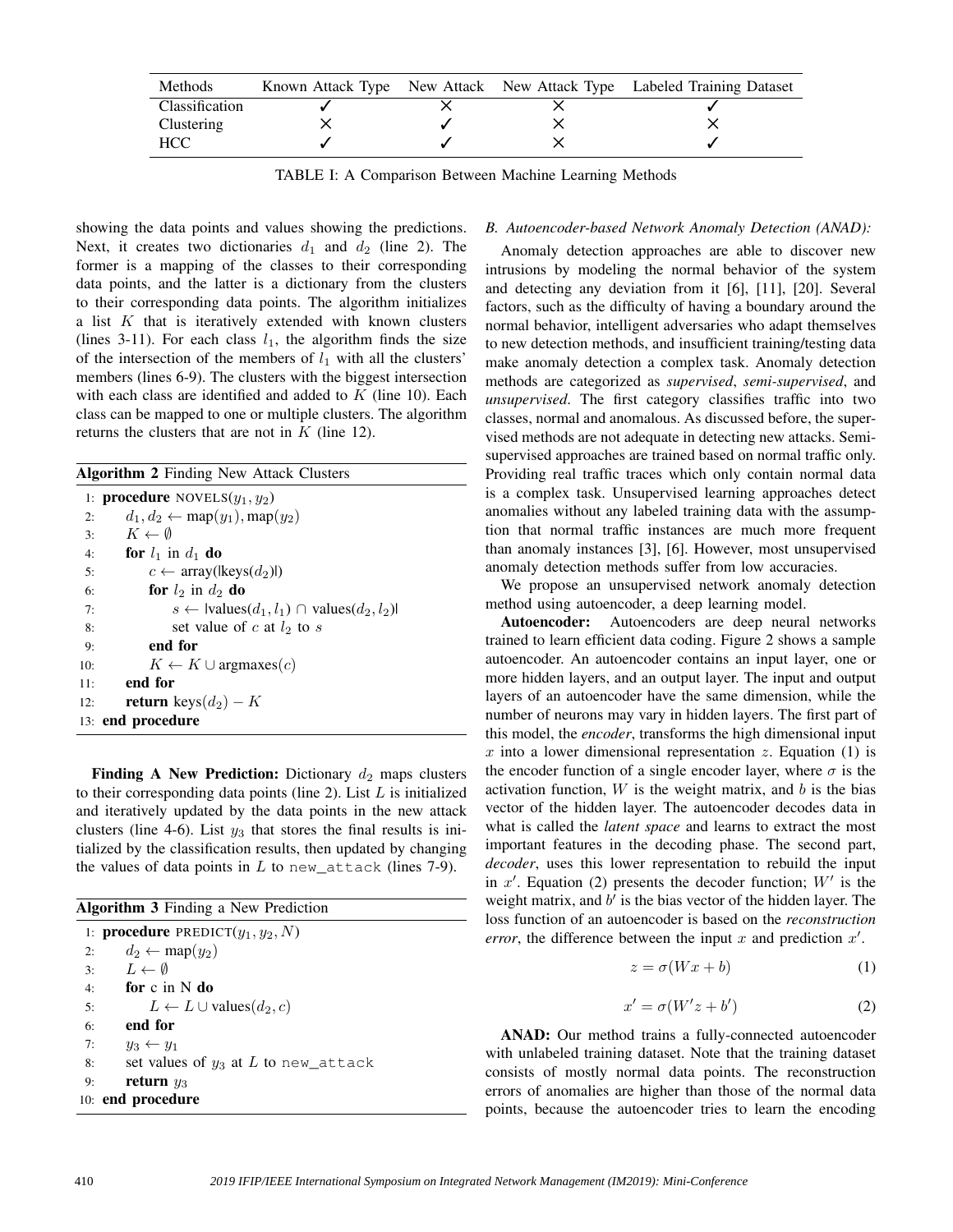

Fig. 2: Autoencoder Neural Network

and decoding of the normal data points which constitute most of the data. To compute the reconstruction error of a data point, we use its *Residual Sum of Square (RSS)* as presented in Equation (3), where  $x$  is the input,  $x'$  is the prediction, and  $n$  is the number of input features.

$$
\sum_{i=1}^{n} (x_i - x'_i)^2
$$
 (3)

ANAD analyzes incoming flows as shown in Algorithm 4. This method receives the input data points  $x$  and contamination parameter  $c$  stating the proportion of anomalies in the given data points (line 1). ANAD runs the autoencoder and stores the predictions in  $x'$  (line 2). For each data point, this method computes and stores its reconstruction error using RSS (lines 3-6). The algorithm sorts the data points descendingly based on their reconstruction errors and returns the top c percent as anomalies (lines 7-8). For a constant number of alerts, a network operator can set the contamination parameter c based on the flow incoming rate.

|    | <b>Algorithm 4</b> Autoencoder-based Network Anomaly Detection |
|----|----------------------------------------------------------------|
|    | 1: <b>procedure</b> $ANAD(x, c)$                               |
| 2: | $x' \leftarrow$ autoencoder $(x)$                              |
| 3: | $e \leftarrow \emptyset$                                       |
| 4: | for $x_1, x_2$ in $x, x'$ do                                   |
| 5: | $e \leftarrow e \cup \text{RSS}(x_1, x_2)$                     |
| 6: | end for                                                        |
| 7: | sort $x$ based on $e$ descendingly                             |
| 8: | <b>return</b> top $c\%$ of x                                   |
|    | 9: end procedure                                               |
|    |                                                                |

# IV. EVALUATION

## *A. Experimental Platform*

We use a server cluster (256 GB RAM, 32-cores 2.00 GHz Xeon CPUs), equipped with NVIDIA Tesla K10 GPU (320 GBps memory bandwidth, 3072 CUDA cores 745 MHz). The server runs Ubuntu 16.04 with Linux kernel version 4.4.0.

## *B. Dataset*

We leverage a labeled dataset *CIC-2017* [22] to train and test our models. This dataset consists of normal and multiple

| Class     | Number of Flows | Label             |
|-----------|-----------------|-------------------|
| Normal    | 182491          | $\mathbf{\Omega}$ |
| DoS Hulk  | 230124          |                   |
| Port scan | 158804          | Э.                |

TABLE II: Data Points for HCC Evaluation

types of attack traffic. In addition to packet capture (pcap) files, network flows, and their corresponding features have been extracted using CICFlowMeter [2]. To simulate an edgeserver traffic, we use flows towards a victim server.

## *C. Training and Testing*

We use 70% and 30% of the labeled data points as the training dataset and testing dataset, respectively. These data points are labeled as either normal or attack (e.g., DDoS and port scan). There are 81 features for each flow from which we extract 76 features. IP addresses and port numbers are 32 bit and 16-bit numerical values, respectively. These numerical features are commonly used to train machine learning algorithms; however, flows from different classes might have close numerical port numbers, and the machine learning algorithm interprets the close numbers as similarity between data points. The same argument applies to IP addresses. Thus, the source and destination IPs, the source and destination ports, and the flow identification are removed from our feature set.

Throughout this section, the performance of a machine learning method is reported using the normalized confusion matrix, where an element  $ij$  represents what percentage of class i is classified under class  $j$ . In this way, the elements on the diagonal show the *recall* or *true positive rate* values. The sum of the non-diagonal elements of a row shows the *false negative rate* for the corresponding class.

#### *D. Attack Detection Performance*

To evaluate the performance of HCC, we need to equip this algorithm with a classifier and a clustering method. To do so, we run and compare a number of classifiers and select the one that achieves the highest performance. We do the same for clustering methods. To show the effectiveness of HCC in mitigating new attacks, we compare our hybrid method with the best selected classifier. For training and testing purposes, we use three classes of flows listed in Table II.

*1) Classifiers and Clustering Methods Performance:* We trained a decision tree, a random forest, and a bagging classifier. We also trained an *ensemble voting*, which uses a voting mechanism between the above three classifiers. Although these models have close recall values, the bagging classifier has a recall of 100% for both normal and DoS Hulk classes and 99% for the port scan class which makes this classifier the best among those tested.

We used *K-means* and *Mini-batch K-means* to divide flows into 3 clusters. Their performance is shown in Figure 3. A cluster with the most data points of a class  $c$  is mapped to  $c$ and the recall of  $c$  is computed based on the data points in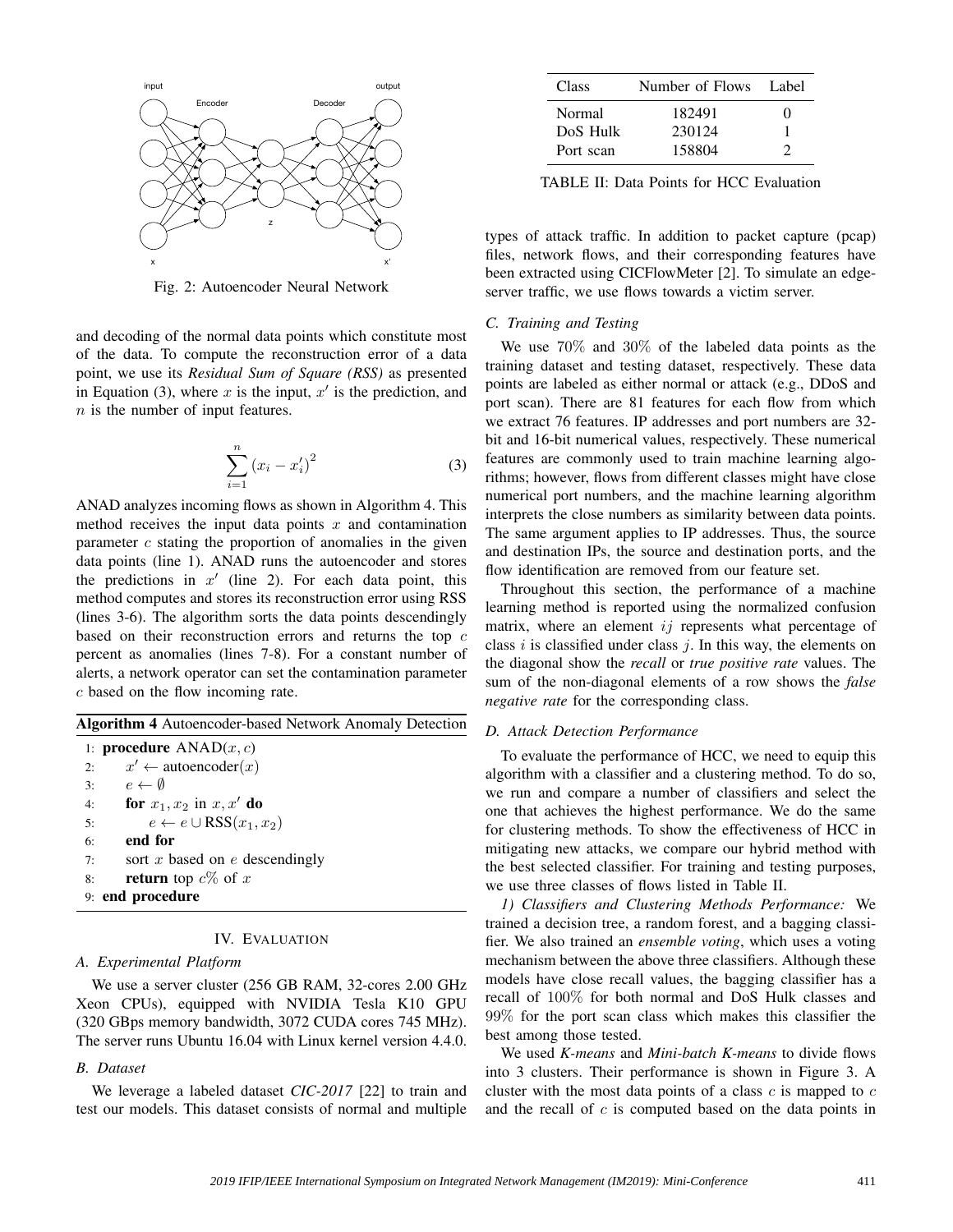

Fig. 3: Performance of Clustering Methods



Fig. 4: Performance of Bagging and HCC

the mapped cluster. For example, in Figure 3b, the recall for the normal class is 78.8% which is the percentage of normal data points in cluster 2. The different mappings for the two algorithms are due to the random initialization of the cluster centroids. Figure 3 shows that these two algorithms have the same recall values suggesting both of them as good candidates.

*2) HCC Performance:* We equip HCC with the best classification method, the bagging classifier, and one of the clustering candidates, K-means. Bagging classifier and HCC are trained over two classes (normal and port scan), then they are tested for all three classes shown in Table II. The goal is to evaluate the performance of HCC in detecting the data points of the unseen class (DoS Hulk). From the new attack data points, the bagging classifier mis-classifies 97.7% and 2.3% under the normal and port scan classes, respectively. Mis-classification as the normal class can cause undesirable outcomes; no mitigation service is deployed, and DoS attack can exhaust the resources of the victim and take down its services. Misclassification as a wrong attack results in the deployment of inappropriate mitigation services that not only does not mitigate the threat, but contributes to the attack and consumes more resources of the victim.

The performance of HCC is reported in Figure 4b. HCC correctly detects 96.7% and 99.9% of the normal and port scan data points, respectively. For the new attack data points, HCC is able to detect 56.4%, while mis-classifies 41.4% and 2.2% as normal and port scan classes, respectively. The false negative rate for the normal data points is 3.3% due to the inaccuracy of the unsupervised clustering method, K-means. We believe that a more advanced clustering algorithm can improve HCC's performance.

| Class   | Number of Flows Label |          |  |
|---------|-----------------------|----------|--|
| Normal  | 438693                | $^{(1)}$ |  |
| Anomaly | 10293                 |          |  |

TABLE III: Data Points for the ANAD Evaluation

| Parameters                                  | <b>Isolation Forest</b>                              |      |       | LOF                      |               |     |
|---------------------------------------------|------------------------------------------------------|------|-------|--------------------------|---------------|-----|
|                                             | examined                                             |      |       | default chosen lexamined | defaultchosen |     |
| n jobs                                      |                                                      |      | - 1   |                          |               |     |
| contamination $ .1, .05, .022$              |                                                      |      |       | .1, .05, .022   0.1      |               | 0.1 |
| n estimators                                | [50, 100, 300, 500]                                  |      | 300   |                          |               |     |
|                                             | max_samples $ $ auto <sup><i>a</i></sup> , .001, .01 | auto | 10.01 |                          |               |     |
| $max_f$ eatures $\vert .02, .05, 1.0 \vert$ |                                                      | 1.0  | .02   |                          |               |     |
| n_neighbors                                 |                                                      |      |       | 20, 25, 30               | 20            | 30  |

*<sup>a</sup>*min(256, number of samples)

TABLE IV: Anomaly Detection Methods Parameters

## *E. Anomaly Detection Performance*

We evaluate ANAD by comparing its accuracy with that of *LOF* [5] and *isolation forest* [15], two commonly used anomaly detection methods. All these methods, including ANAD, receive several input parameters which affect their detection performance. We tune the values of the parameters to optimize their recalls for anomalies. To do so, we employ an exhaustive grid search that examines all the combinations of given values for all parameters. Finally, we use the data points of the two classes provided in Table III.

*1) Anomaly Detection Methods Performance:* For each data point, LOF computes the local density which is the metric depicting how isolated this data point is compared with its  $k$  neighbors. Isolation forest is an ensemble learning method that combines the results of multiple decision trees each of which produces an anomaly score. Both methods are given *contamination*, an input parameter that identifies the proportion of anomalies. Optimized using the grid search, the default, examined, and chosen values of the input parameters are shown in Table IV.

The performance of these two methods is shown in Figure 5a and Figure 5b, respectively. LOF's recall for the anomalies is 10.5%, and that of isolation forest is 68.3%. The recall of the normal class is almost 90% for both methods, and the false negative rate is almost 10%. LOF and isolation forest produce respectively 98% and 86% false discovery rates (i.e., the number of normal data points detected as anomalies divided by the total number of data points detected as anomalies). These poor results motivate the use of deep learning based approaches for anomaly detection.

*2) ANAD Performance:* ANAD uses an autoencoder with input and output layers of size 76 and two hidden layers. The hyper parameters, examined values, and chosen ones are reported in Table V.

Figure 5c reports ANAD performance. ANAD outperforms LOF significantly. In comparison with isolation forest, the recall values are improved by 0.4% and 8.4%. These results confirm that the autoencoder-based anomaly detection achieves higher performance in the detection recalls of normal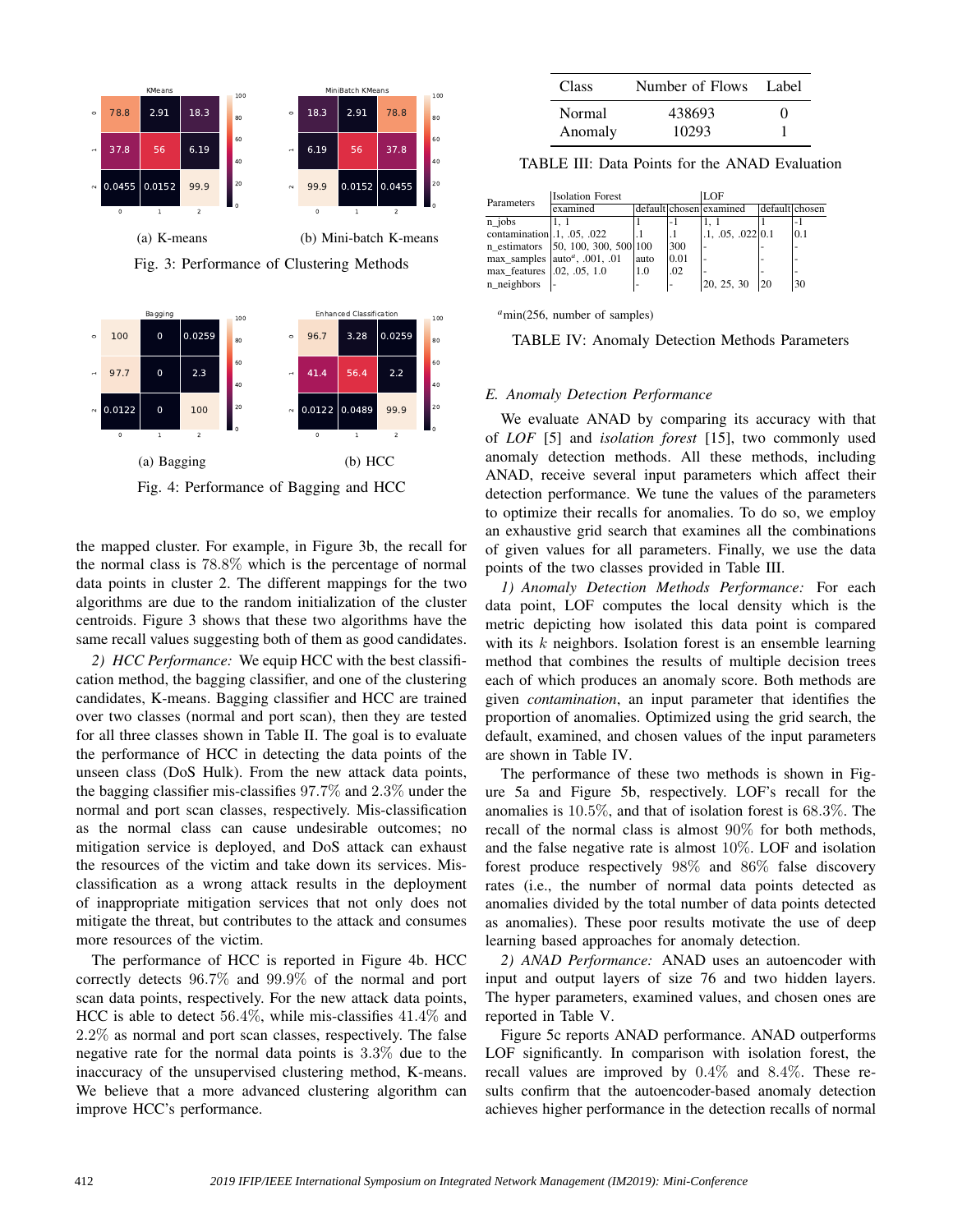

Fig. 5: Performance of Anomaly Detection Methods

and anomaly data points compared to the two commonly used anomaly detection methods.

| Hyper-params                                  | examined                  | chosen |
|-----------------------------------------------|---------------------------|--------|
| contamination                                 | .1, .05, .022             | . 1    |
| n neurons                                     | 5, 35                     |        |
| activation_function                           | relu, tanh, linear linear |        |
| epochs                                        | 100, 150                  | 150    |
| batch size                                    | 100, 1000                 | 100    |
| dropout_rate                                  | 0.0, 0.2                  | 0.0    |
| weight_constraint                             | 1, 5                      |        |
| kernel_initialization uniform, normal  normal |                           |        |

#### TABLE V: ANAD's Hyper Parameters

#### V. RELATED WORK

Recent attention has been given to hybrid supervised and unsupervised learning. Some studies, surveyed in [17], use unsupervised methods for dimensionality reduction/feature extraction later used for supervised classification. In [24], intrusion detection is performed by combining multi-layered SVM with kernel principal component analysis to decrease the training time. Other approaches use a combined supervised unsupervised approach to enhance the mitigation of classification methods. In [16], K-means and naive bayes classification are used, and data-points are classified into two classes of attack and benign traffic. Although achieving high accuracy this work does not support unknown attack detection. In [8], random forest is used to detect known attacks, and weighted K-means is used to cluster the remaining traffic. The clusters are later labeled as either normal or attack traffic. This solution has a high false positive rate. To evaluate our proposed method, we tested multiple classifiers and clustering techniques and chose the best ones, namely bagging classifier and K-means clustering. In our solution, we detect multiple attack types, and our false positive rate is lower than that of the method proposed in [8]. Further, we use a more recent dataset, *CIC-2017* [22] to train the models. The outdated datasets used by other methods are not representative of a real network, for instance they lack traffic diversity. The CIC-2017 dataset contains a set of most up-to-date attacks collected from 2016 McAfee report.

Deep learning based anomaly detection recently received significant attention in different fields, such as fraud detection, medical diagnosis, and network intrusion detection [18], [23], [25]. In [21], a generative adversarial network simultaneously trains a generator to produce anomalous data which are close to the normal data and trains a discriminator to detect the anomalies. Unsupervised deep learning models are also employed for learning a representation of the data in a lower dimension than the input's. Later, this representation is used for supervised anomaly detection [9], [23], [25]. In [9], a oneclass SVM uses features extracted by a deep belief network for classification. A stacked non-symmetric deep autoencoder has been used in [23] to extract features for random forest classifier. Unlike other methods, we use autoencoders to design an unsupervised network anomaly detection method. Our unsupervised method is not only capable of detecting new attacks but achieves higher accuracy in comparison with commonly used unsupervised anomaly detection methods.

#### VI. CONCLUSION AND FUTURE WORK

In this paper, we extend our previously developed policybased security orchestration system [13] using advanced machine learning. Our system operates based on security alerts that trigger mitigation actions. The earlier system is capable of detecting attacks and generating low-level security alerts. We extend, in this work, our orchestration system with TMAS, a Traffic Monitoring Analytics System that employs machine learning to analyze traffic. We developed two machine learning methods, HCC and ANAD. HCC not only detects known attacks accurately (recall of 96.7% to 99.9%), but is also able to detect new attacks. ANAD is a deep learning anomaly detection method that surpasses two commonly used anomaly detection methods, namely LOF and isolation forest.

As future work, we plan to enhance HCC. The performance of HCC depends on that of the employed clustering method. Variational Autoencoders (VAEs) are deep neural networks used for unsupervised clustering [7]. A VAE model forces the latent space to have a pre-defined distribution. For clustering purposes, this distribution is a mixture of Gaussians so that the latent space is divided into multiple clusters. We believe that VAE can achieve higher performance is therefore a good candidate for HCC clustering.

#### VII. ACKNOWLEDGEMENT

This work benefitted from the use of the CrySP RIPPLE Facility at the University of Waterloo.

#### **REFERENCES**

- [1] Akamai security advisory. https://goo.gl/VmzkpG.
- [2] Flowmeter. http://www.unb.ca/cic/datasets/flowmeter.html.
- [3] M. H. Bhuyan, D. K. Bhattacharyya, and J. K. Kalita. Network anomaly detection: Methods, systems and tools. *IEEE Communications Surveys Tutorials*, 16(1):303–336, First 2014.
- [4] R. Boutaba, M. A. Salahuddin, N. Limam, S. Ayoubi, N. Shahriar, F. Estrada-Solano, and O. M. Caicedo. A comprehensive survey on machine learning for networking: evolution, applications and research opportunities. *Journal of Internet Services and Applications*, 9(1):16, Jun 2018.
- [5] M. M. Breunig, H.-P. Kriegel, R. T. Ng, and J. Sander. Lof: Identifying density-based local outliers. *SIGMOD Rec.*, 29(2):93–104, May 2000.
- [6] V. Chandola, A. Banerjee, and V. Kumar. Anomaly detection: A survey. *ACM Comput. Surv.*, 41(3):15:1–15:58, July 2009.